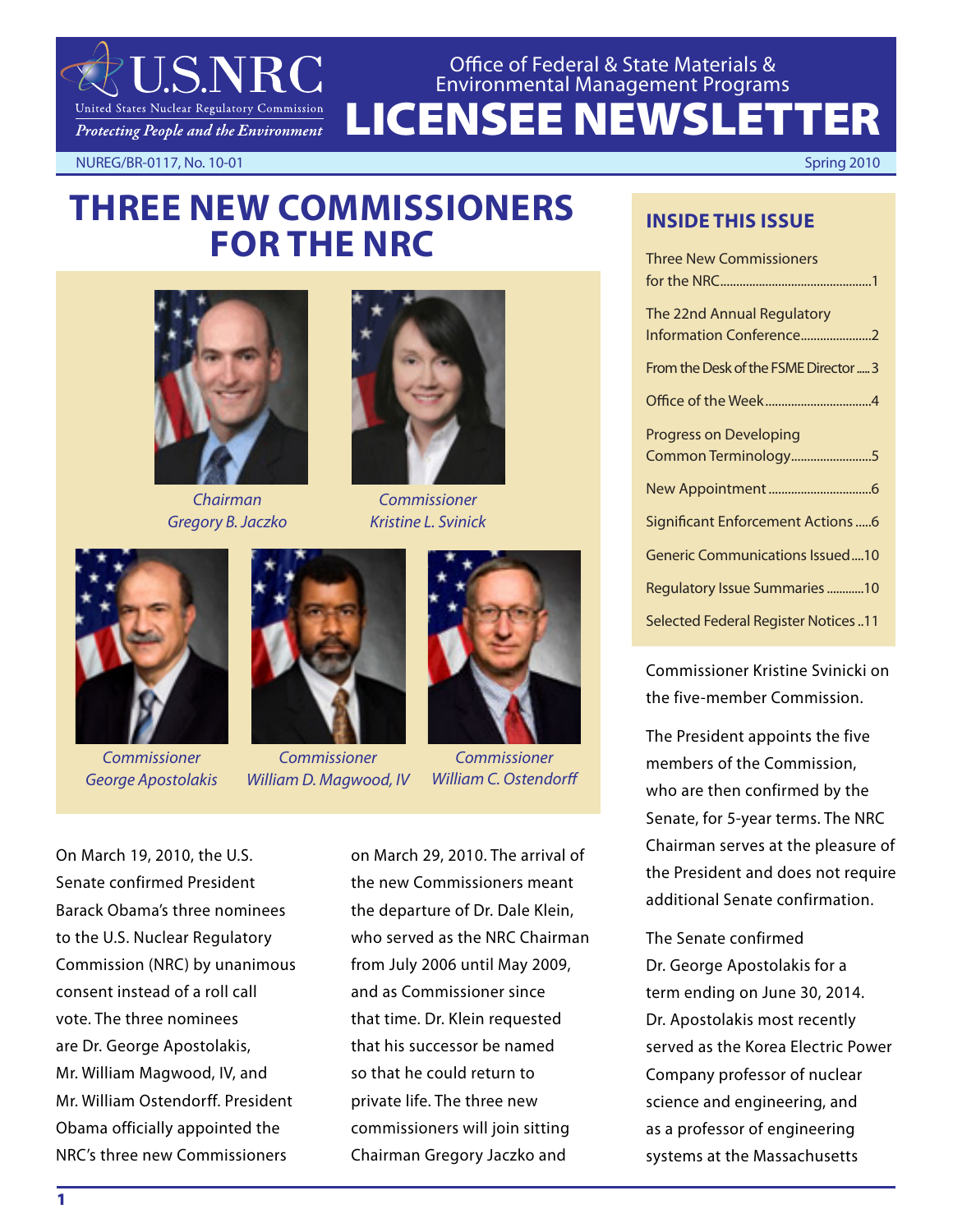Institute of Technology. He also served as a member of NRC's Advisory Committee on Reactor Safeguards.

The Senate confirmed Mr. William D. Magwood, IV, for a term ending June 30, 2010 and a reappointment for a term that will end June 30, 2015. Mr. Magwood is the founder of Advanced Energy Strategies, a consulting firm that provides strategic advice to domestic and international clients. He previously served under Presidents Clinton and Bush as the Director of Nuclear Energy within the U.S. Department of Energy. As Director, Mr. Magwood was the senior nuclear technology official in the U.S. Government and the senior nuclear technology policy advisor to the Secretary of Energy.

The Senate confirmed Mr. William C. Ostendorff for a term ending June 30, 2011. Mr. Ostendorff will occupy the seat held by Dr. Klein. Mr. Ostendorff most recently served as the Director of the Committee on Science, Engineering and Public Policy and Director of the Board on Global Science and Technology at the National Academies. He served in the Navy as an officer and he commanded the nuclear-powered USS Norfolk attack submarine.

## **THE 22ND ANNUAL REGULATORY INFORMATION CONFERENCE**

On March 9, 2010, the NRC held the 22<sup>nd</sup> Annual Regulatory Information Conference (RIC), at the Bethesda North Marriott Hotel and Conference Center in Rockville, MD. The conference was the successful collaboration efforts of the NRC's Office of Nuclear Reactor Regulation and the Office of Nuclear Regulatory Research. The 3-day conference was free and open to the public with a theme entitled, "Knowledge for Today and Tomorrow." The conference included sessions focused on construction and licensing of new nuclear power plants; advance reactor designs; security; safety research; domestic and international nuclear power plant operating experience and technical issues such as digital instrumentation and control; fire protection; operator training;

safety culture; and safe disposal of nuclear waste. NRC Chairman, Gregory B. Jaczko was the conference's keynote speaker. NRC Commissioners Dale E. Klein and Kristine L. Svinicki also provided remarks, along with guest speaker James Ellis, President of the Institute of Nuclear Power Operations.

This year, the RIC attracted a record number of participants at the Conference Center and many more viewed the proceedings through live television feeds at various locations throughout the NRC Headquarters building. This annual conference brought together over 3,000 participants including NRC staff, Congressional staff members, and representatives from more than 32 countries to provide an opportunity for Government,

*continued on page 4*



*Fourth from left: Charlie Miller, Office Director, FSME, Fifth from left: Cynthia Carpenter, Deputy Office Director, FSME*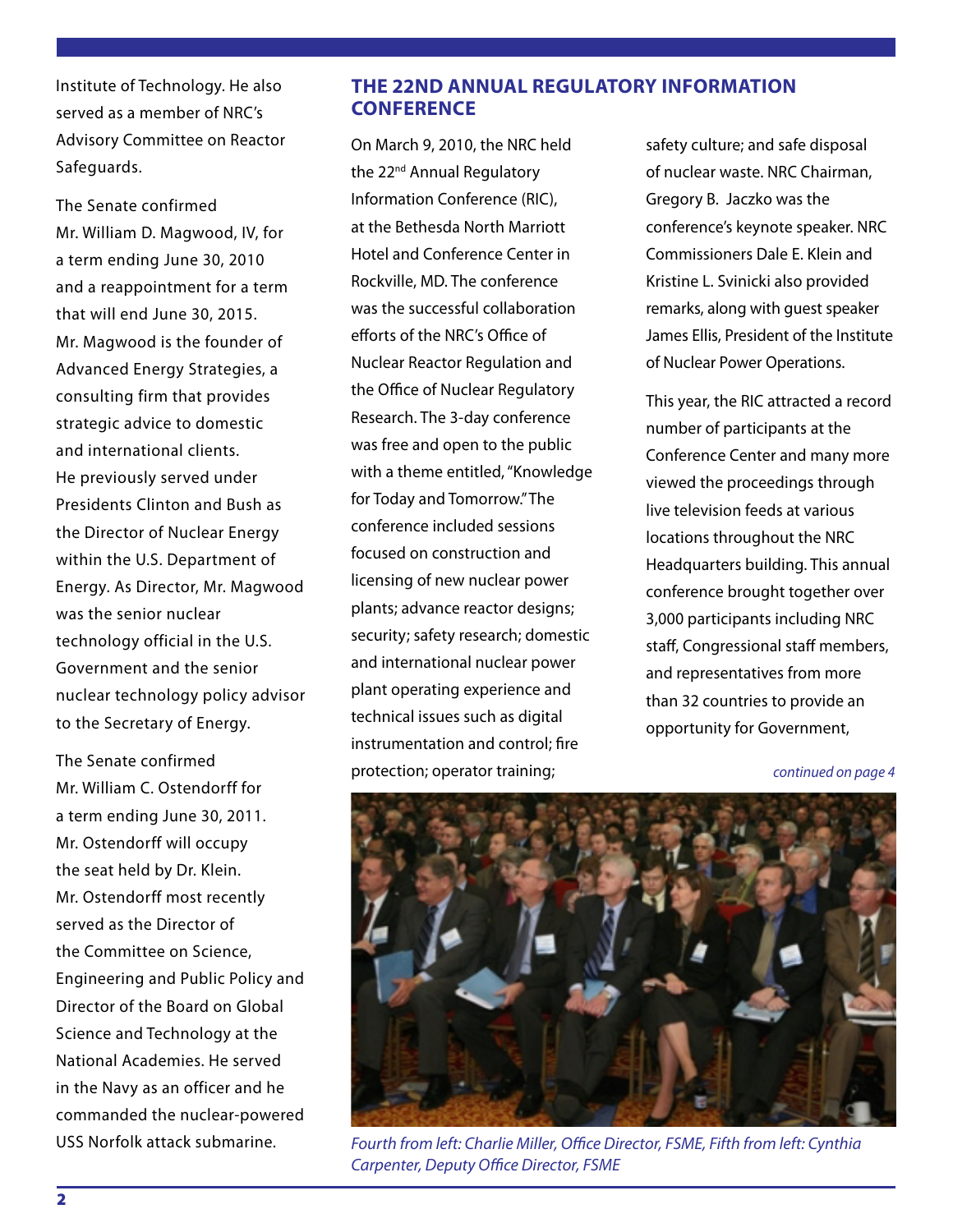

# **FROM THE DESK OF THE FSME DIRECTOR**

It has been quite some time since the NRC has had a full five-member Commission, but with the appointments of Dr. George Apostolakis, Mr. William D. Magwood, IV, and Mr. William C. Ostendorff, we have finally reached that point.

While nuclear reactor safety and security will always be at the forefront of the agency's regulatory focus, FSME will have the opportunity to brief the Commission on a number of its important topics throughout 2010. We recently briefed the Commission on the uranium recovery program and heard from various external stakeholders, as well. A few months ago, we presented a briefing on the low-level waste program. In March, we participated in the safety culture briefing, (see last quarter's newsletter for more on that topic). In April, the NRC regional offices briefed the Commission on the master materials licensing program.

Our Office program review briefing to the Commission took place on May 11, 2010. Our briefing covered a number of topics, including recent information technology accomplishments; materials program infrastructure change; the Agreement State program; the medical program; rulemakings; Native American Tribal outreach; and various aspects of environmental, low-level waste, decommissioning, and financial assurance programs. As you can imagine, it was a real challenge to cover so many different elements of our program in only 1 hour, but it gave us a great opportunity to make the new Commission aware of what we, as regulators, do, and what you, as licensees, do in a broad range of activities.

Although the Commission agenda for the rest of 2010 is not yet finalized, the current draft includes a number of other FSME-related topics. Many of the briefings could include external stakeholders, including licensee representatives. Clearly, the Commission wants to actively engage the public and licensees to hear various viewpoints as part of its decision-making.

In a related vein, the NRC, along with all Federal agencies, is implementing the Administration's Open Government (OG) initiative. The NRC has an OG section on its public Web site at http://www.nrc.gov/publicinvolve/open.html. You can also find information about this initiative at the FSME public Web site. As part of this initiative, the agency has expanded the number of datasets made publicly making available to enhance the transparency of what we do. We hope that you will take a moment to visit the site and provide any thoughts you might have on how NRC and FSME can continue to operate in an open and transparent manner.

As always, I thank you for your attention to safety, security, and protection of the environment.

Charles L. Miller

Charles L. Miller, Director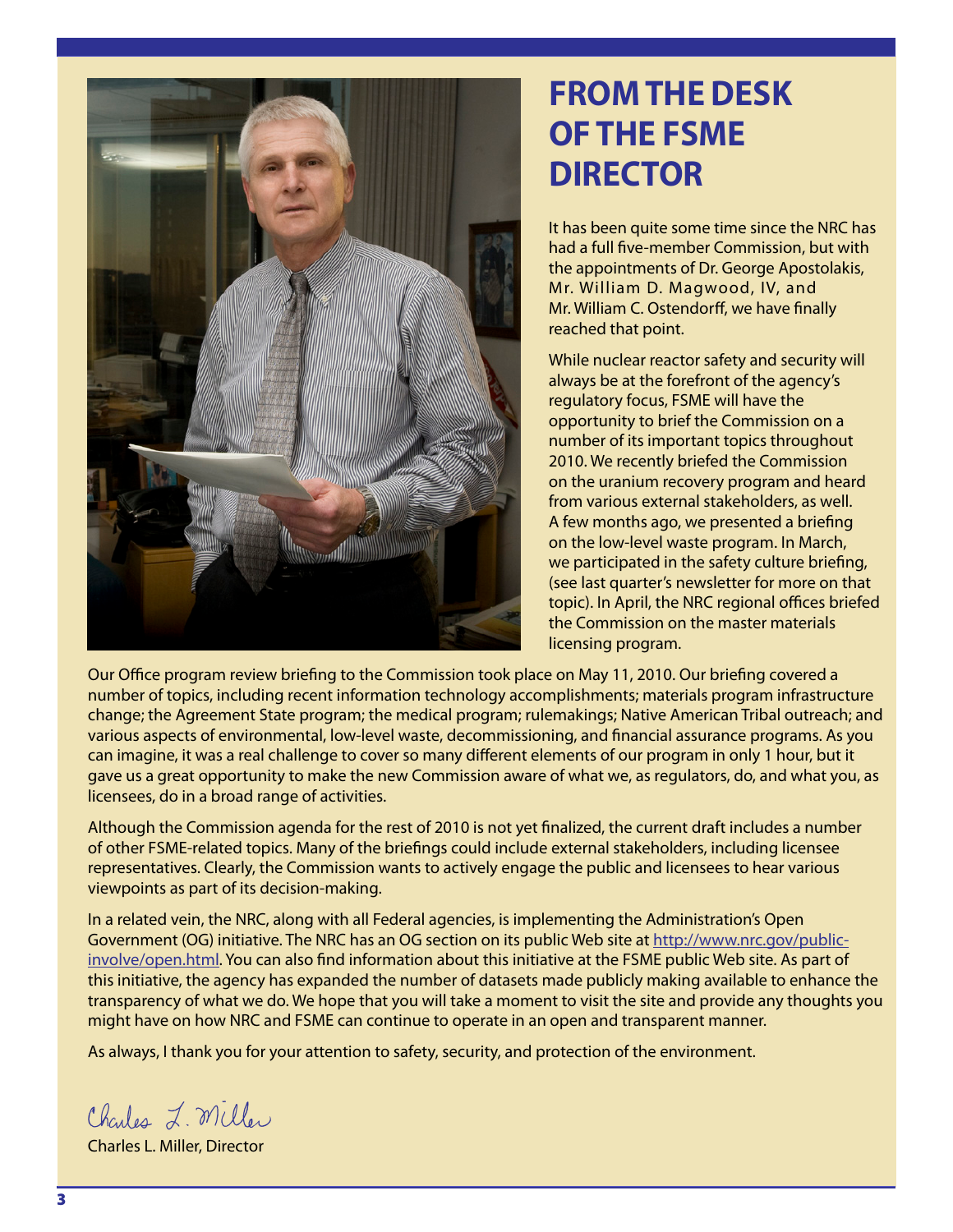#### *continued from page 2*

industry, international agencies and other interested stakeholders and members of the public to meet and discuss key issues affecting the safety and security of commercial nuclear facilities and current regulatory activities.

In the opening ceremonies, Chairman Jaczko stated that, "The 22<sup>nd</sup> Annual Regulatory Information Conference (RIC) was the largest annual gathering sponsored by the NRC. It brings together a broad range of participants—members of the international community; local, State, and Federal officials; national laboratories; non-government organizations; industry; media; and of course, the public. The RIC provides all of us with a unique opportunity to interact with—and learn from colleagues with different backgrounds, experiences, and perspectives. We would not have this opportunity without the hard work of the staff who organized the RIC. I want to thank them all for their diligence and their dedication over these past months."

The purpose of the NRC RIC is to provide a forum to bring together diverse groups of stakeholders and inform them of significant and timely regulatory activities. These activities include important research findings, rulemaking, significant regulatory issues, generic issues, regulatory process and procedure improvements, and other items of high interest such as license renewal. Annually, the RIC

is a communication vehicle to allow informal open dialog between the public and the regulatory process. Moreover, the presentation of the RIC supports the NRC's strategic objective to ensure openness in all of its regulatory activities.

## **OFFICE OF THE WEEK**

On April 15, 2010, FSME was recognized as the Office of the Week by the Howard University Radio Station, WHUR. WHUR, 96.3 FM, is an adult contemporary radio station that recognizes outstanding offices based on employee nomination. This weekly segment is a part of the station's community involvement and outreach programs. Ms. Shantece Wade of FSME's Program Planning/

Budgeting and Program Analysis staff nominated FSME for the honor. Ms. Wade stated that she nominated FSME "because of all of the unparalleled work performance and outstanding work atmosphere my co-workers and management bring to the office!" WHUR station officials agreed with her nomination and scheduled a broadcast along with donuts, coffee, and other giveaways, to honor FSME. While on the air, Mr. Tony Richards, WHUR radio host, interviewed Ms. Wade and asked what prompted her to nominate her office for the honor. He also interviewed Dr. Miller to discuss the role of the office and its outreach activities.



*From left to right: Cindy Carpenter, FSME Deputy Office Director; Shantece Wade, FSME employee who nominated the office; Charlie Miller, FSME Office Director; Tony Richards, WHUR Radio Host; and a station employee)*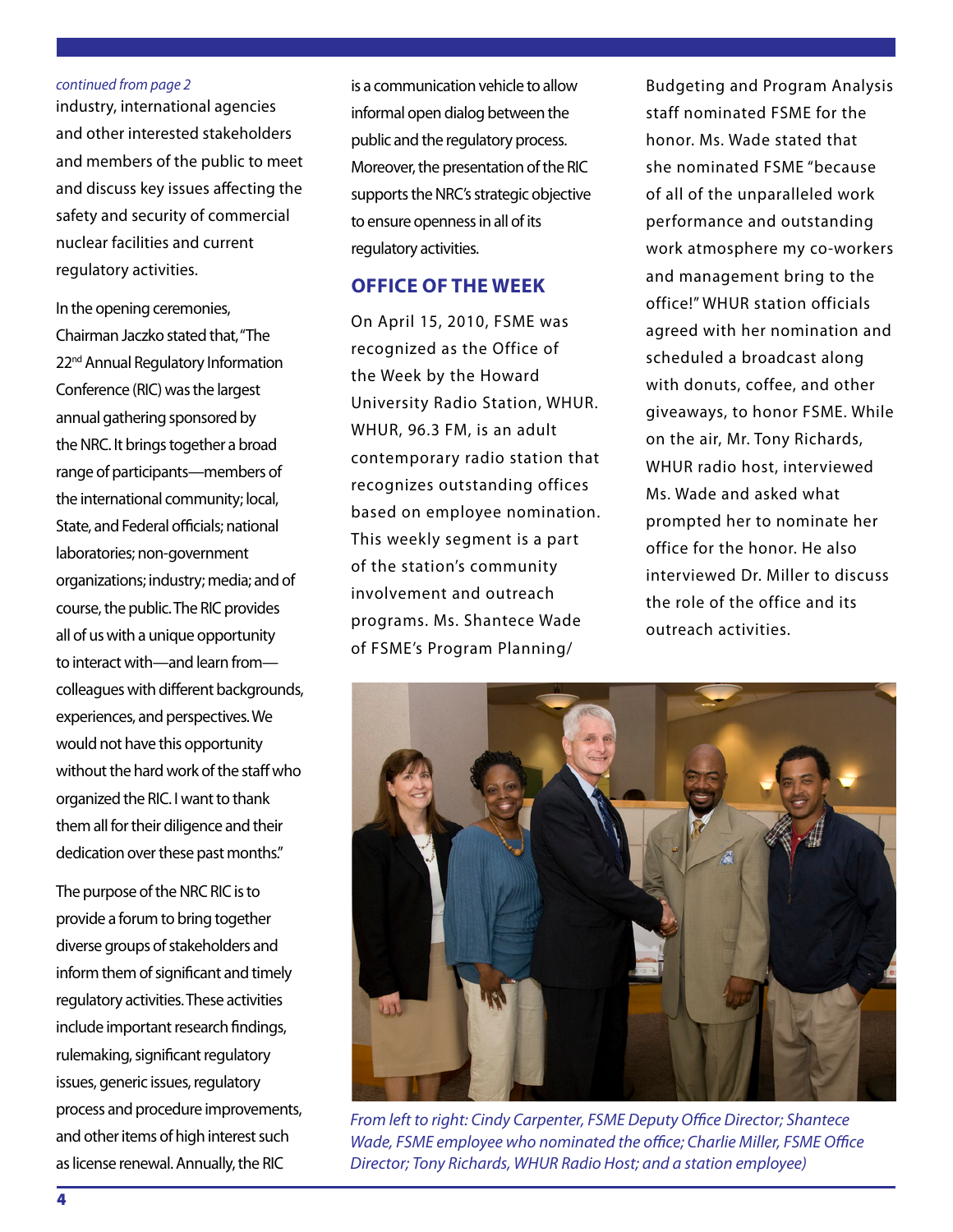## **PROGRESS ON DEVELOPING COMMON TERMINOLOGY**

As part of its development of a final policy statement, the NRC is seeking to develop common safety-culturerelated terminology, such as a definition of safety culture and a description of areas important to safety culture (i.e., traits). The NRC hosted a public workshop on February 2-4, 2010, to develop safety culture terminology that could be used by the NRC, Agreement States, licensees, certificate holders, and others involved with the use of byproduct material. The workshop brought together a diverse group of individuals who were nominated to serve on a panel to develop a definition of

safety culture and a set of traits important to safety culture. The other meeting participants were able to provide comments. Breakout sessions were organized around new reactor construction and operating power reactors, industrial and fuel cycle materials, and medical licensees.

Panel members at the February 2010 workshop agreed on the definition of safety culture (see box below).

Panel members also agreed on a draft set of traits that were important to a positive safety culture. These traits are described below. A number of the descriptions are similar to the safety culture characteristics used by the NRC or the safety culture principles used by the Institute of

Nuclear Power Operations.

**Problem Resolution and Metrics.** The organization ensures that issues potentially impacting safety or security are promptly identified, fully evaluated, and promptly addressed and corrected commensurate with their significance.

**Personal Responsibilities and Attitudes.** Everyone is personally responsible for nuclear safety.

## **Processes and Procedures.**

Processes for planning and controlling work activities are implemented such that safety is maintained.

#### **Continuous Learning.**

Organizational learning is embraced.

*Nuclear safety culture is the core values and behaviors resulting from a collective commitment by leaders and individuals to emphasize safety over competing goals to ensure protection of people and the environment.*

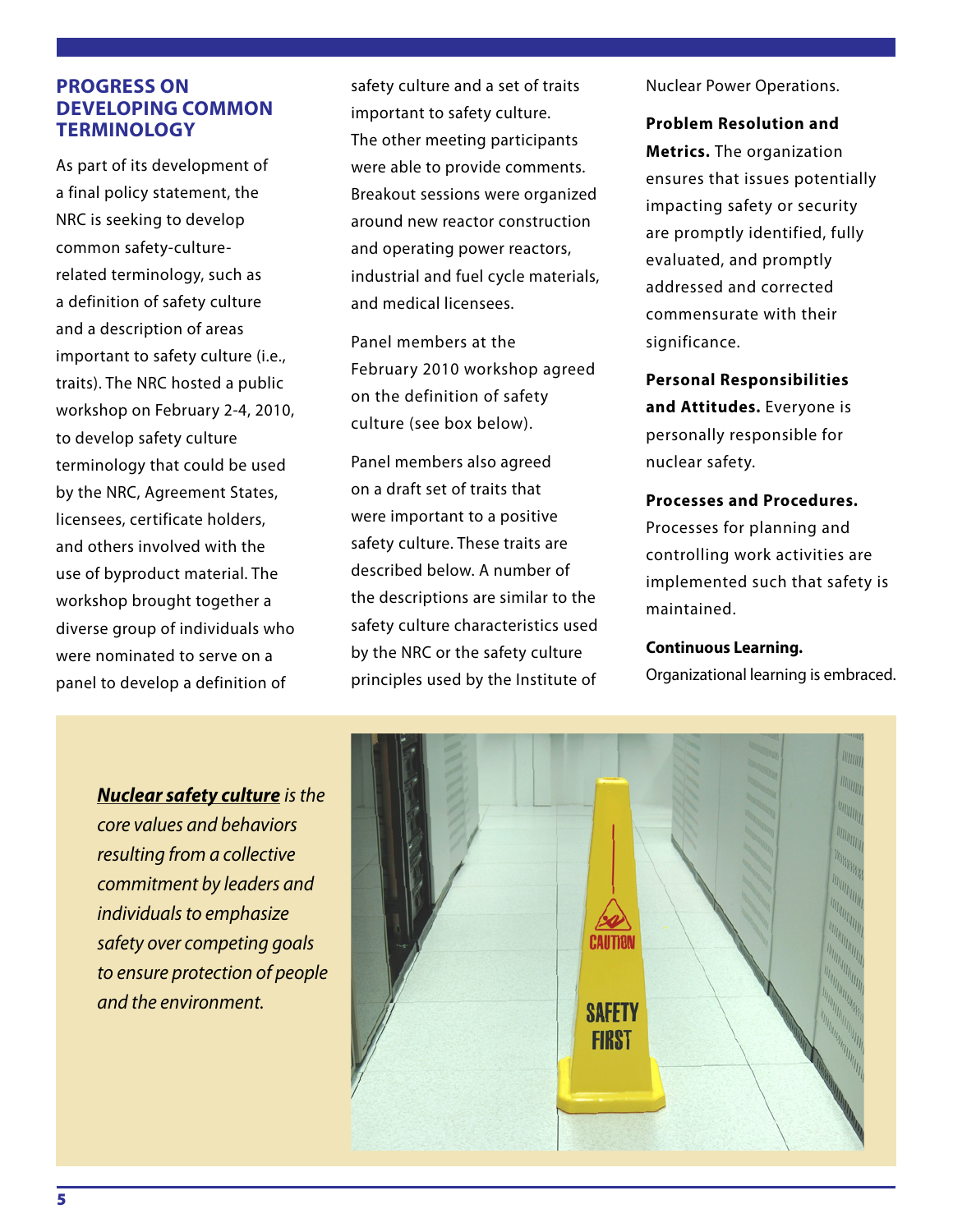**Leadership Safety Behaviors.**  Leaders demonstrate commitment to safety.

#### **Effective Safety**

**Communication.** Effective communication is essential to maintain focus on safety.

#### **Encouraging Report of**

**Problems.** The organization maintains a safety conscious work environment in which personnel feel free to raise concerns without fear of retaliation.

## **Respectful Work Environment.**

Trust and respect permeate the organization.

The NRC staff is scheduled to provide a draft final policy statement to the Commission for approval in March 2011. During the development of the final policy statement, the agency will consider the public comments that it received on the draft policy statement and from the workshop. Information on safety culture and NRC activities relating to safety culture, including possible upcoming workshops can be found at the NRC's safety culture Web site at: http://www.nrc.gov/about-nrc/ regulatory/enforcement/ safety-culture.html.

(Contact: James Firth, FSME, 301-415-6628 or e-mail: James.Firth@nrc.gov)

## **NEW APPOINTMENT**



In May, 2010, Mr. Michael F. Weber was named the Deputy Executive Director for Materials, Waste, Research, State, Tribal, and Compliance Programs, Office of the Executive Director for Operations (OEDO). Before his appointment to the OEDO, Mr. Weber was the Director, Office of Nuclear Material Safety and Safeguards (NMSS). Moreover, Mr. Weber joined the NRC in 1982 as a project manager (hydrogeologist) in NMSS where he held a number of progressively more responsible positions. Mr. Weber received a B.S. degree in geosciences from the Pennsylvania State University



#### **SIGNIFICANT ENFORCEMENT ACTIONS**

The NRC issued the following significant actions to licensees, individuals and non-licensees for failure to comply with a regulation.

## **National Institute of Standards and Technology** (EA-09-142)

On March 1, 2010, the NRC issued an Immediately Effective Confirmatory Order to the U.S. Department of Commerce's National Institute of Standards and Technology (NIST or licensee) to confirm commitments made as a result of an Alternate Dispute Resolution mediation session held on January 5, 2010. This enforcement action is based on ten apparent violations of NRC requirements at NIST's facility in Boulder, Colorado, which were identified during NRC inspection and investigation activities conducted in response to a June 9, 2008 plutonium spill. The apparent violations involved the licensee's failure to conduct the radiation safety program at NIST-Boulder in accordance with NRC requirements and the conditions of the NIST-Boulder license. The licensee agreed to take the following actions: (1) complete an independent assessment of the radiation safety program at NIST-Boulder; (2) submit copies of the required annual radiation safety audit to the NRC; (3) develop and implement a procedure for training new employees on radiation safety policies and procedures; (4) upgrade initial and refresher training for employees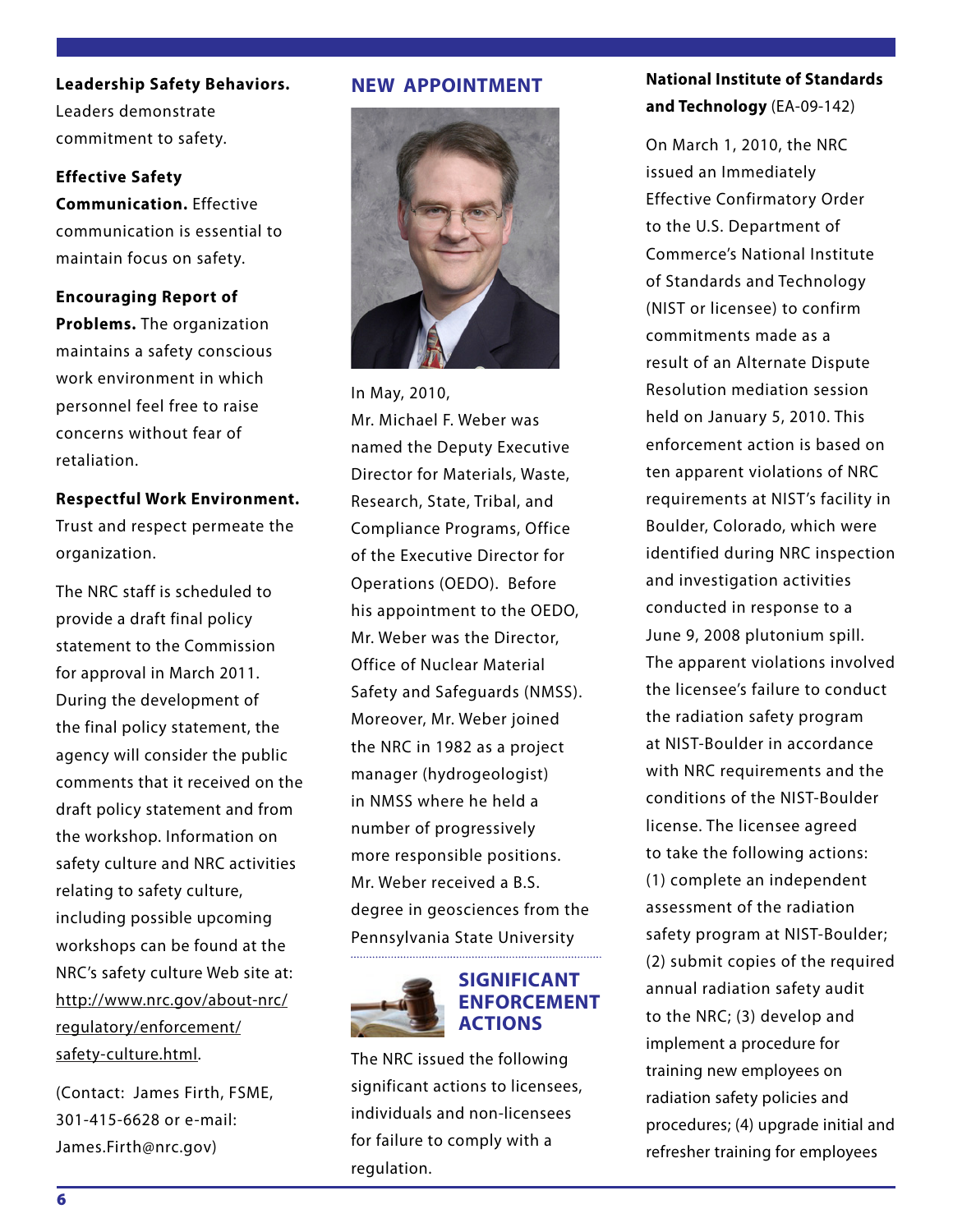

who work with radioactive materials, including a review of lessons learned from the plutonium spill and the associated apparent violations; (5) submit a license amendment request for deletion of the radionuclides on the NIST-Boulder license that NIST no longer plans to use; (6) develop a formal radiation hazards analysis process; (7) revise the NIST Ionizing Radiation Safety Committee charter to require additional review of NRC submittals; (8) revise the NIST radiation safety program policy to indicate that all individuals interacting with the NRC are required to provide complete and accurate information; (9) develop a clearly defined process for acquiring radioactive materials; and (10) pay a civil penalty of \$10,000. In consideration of these commitments, and other actions

already completed by NIST, the NRC agreed not to pursue any additional enforcement actions for the apparent violations or count this matter as previous enforcement for the purposes of assessing potential future enforcement actions in accordance with Section VI.C of the Enforcement Policy.

## **Kanawha Scales & Systems, Inc.** (EA-09-312)

On February 18, 2010, the NRC issued a Notice of Violation to Kanawha Scales & Systems, Inc., a licensee of the State of Ohio, for a Severity Level III violation involving 10 CFR 150.20. Specifically, on November 2, 2009, Kanawha Scales & Systems, Inc., used sealed sources in a nonagreement state without filing an NRC Form 241 at least three days prior to engaging in licensed activities in areas of exclusive Federal jurisdiction.

## **Niles Steel Tank Company** (EA-09-260)

On December 9, 2009, the NRC issued a Notice of Violation to Niles Steel Tank Company for a Severity Level III violation involving the failure to secure from unauthorized removal or access licensed material stored in controlled or restricted areas as required by 10 CFR 20.1801. Specifically,

between August 24, 2009, and September 9, 2009, the licensee stored a radiography camera in a permanent radiographic installation and a member of the public had access to the area.

## **American Technical Services, Inc.** (EA-09-265)

On December 8, 2009, the NRC issued a Notice of Violation to American Technical Services, Inc. for a violation of 10 CFR 30.34(i) associated with a Severity Level III violation involving the failure to use a minimum of two independent physical controls that form tangible barriers to secure portable gauges from unauthorized removal, whenever portable gauges were not under the control and constant surveillance of the licensee. Specifically, on September 17, 2009, the licensee used no independent physical controls to secure portable gauges, not under its control and constant surveillance, while stored at its facility.



**Beta Gamma Nuclear Radiology, Inc.** (EA-09-147)

On January 21, 2010, the NRC issued a Notice of Violation (NOV) and Immediately Effective Confirmatory Order to Beta Gamma Nuclear Radiology, Inc., (BGNR) to confirm commitments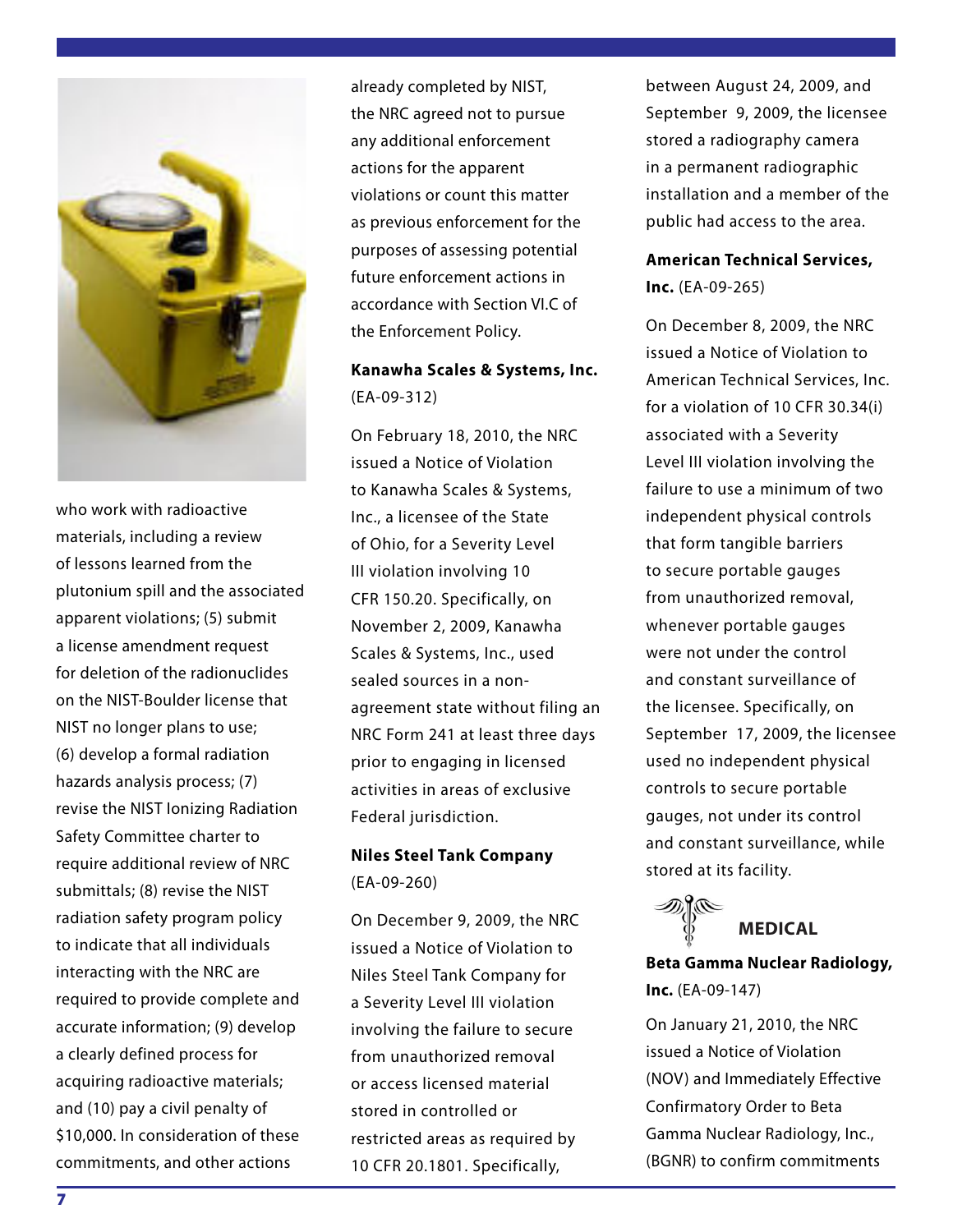

made as a result of an Alternative Dispute Resolution (ADR) mediation session held on October 27, 2009. This enforcement action is based on a violation of 10 CFR 30.9 which requires, in part, that information provided to the Commission by a licensee, or information required by the Commission's regulations to be maintained by the licensee shall be complete and accurate in all material respects. Contrary to this requirement, in a May 5, 2008 response contesting a Severity Level IV Notice of Violation, BGNR maintained, and provided to the NRC, information that was not complete and accurate in all material respects. Specifically, the BGNR response stated that three written directives, administered on September 14, 2005, and February 19 and 26, 2008, were written prior to the administrations, when in fact, the written directives were signed and dated after the administrations. The written directives were required to be maintained by 10 CFR 35.40(a), and were therefore, material to the

NRC. BGNR agreed to: (1) perform quarterly comprehensive radiation safety audits and (2) authorize a new RSO for a two year period. In recognition of these commitments, the NRC agreed to issue to BGNR a civil penalty in the amount of \$5,000 and also issue an NOV containing a SL III violation of 10 CFR 30.9.

## **Nanticoke Memorial Hospital** (EA-09-335)

On February 2, 2010, the NRC issued a Notice of Violation to Nanticoke Memorial Hospital for a Severity Level III violation involving the failure to notify the NRC Operations Center by telephone no later than the next calendar day after discovery of the medical event as required by 10 CFR 35.3045(c). Specifically, Nanticoke Memorial Hospital became aware that a medical event had occurred on June 26, 2009, but the NRC was not notified until July 15, 2009.

### **Great Falls Clinic** (EA-09-290)

On January 21, 2010, the NRC issued a Notice of Violation to Great Falls Clinic for violations associated with a Severity Level III problem involving the failure to: (1) secure from unauthorized removal or access licensed materials that are stored in controlled or unrestricted areas, in violation of 10 CFR 20.1801 and (2) secure the unit, console, console keys and the treatment room

when not in use or unattended, in violation of 10 CFR 35.610 (a) (1). Specifically, the licensee stored a high dose-rate remote afterloader unit in a designated controlled area and did not secure the radioactive material from unauthorized removal or access. The console and unit were found unattended and not in the secured, designated controlled area. The console was found with its key inserted.

## **CJW Medical Center - Johnston-Willis Campus** (EA-09-040)

On January 21, 2010, the NRC issued a Notice of Violation to CJW Medical Center - Johnston-Willis Campus for a violation of 10 CFR 35.41(a)(2) associated with a Severity Level III violation involving the failure to develop, implement, and maintain written procedures to provide high confidence that each administration is in accordance with written directives. Specifically, as of December 16, 2008, the licensee's procedures did not require verification of the treatment site nor resolution of any inconsistencies in the written directive prior to administration of the dose. This resulted in a patient receiving treatment to the left trigeminal nerve instead of to the originally-intended site (right trigeminal nerve).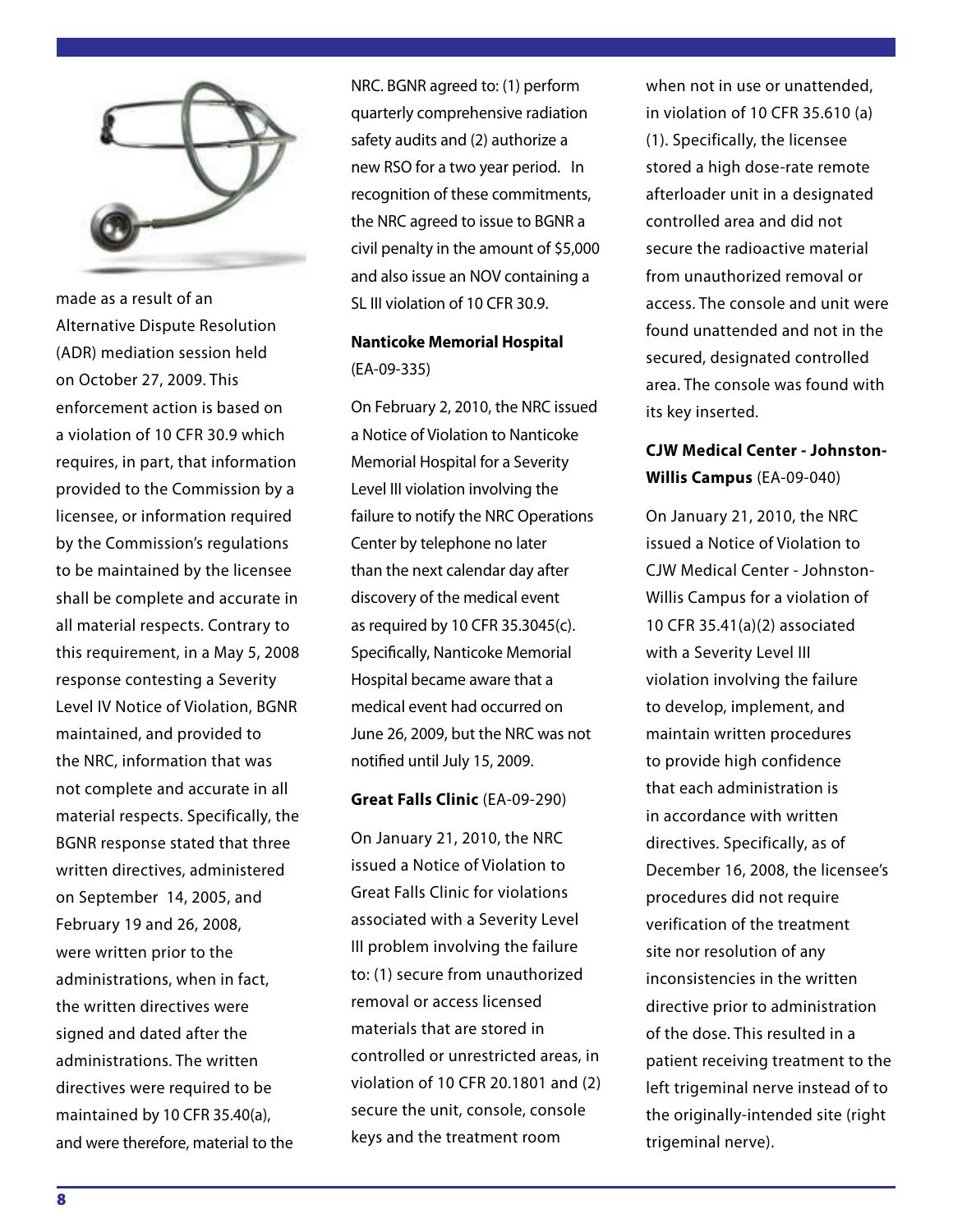#### **Allegiance Health** (EA-09-266)

On January 6, 2010, the NRC issued a Notice of Violation to Allegiance Health for a Severity Level III violation involving the failure to develop written procedures to provide high confidence that the administration was in accordance with the written directive as required by Title 10 of the Code of Federal Regulations (CFR), Section 35.41. Specifically, on April 16, 2009, the licensee's procedures did not contain any steps to ensure that no changes had occurred in the patients' prostate volume between the time the treatment plan was prepared and the administration of the treatment and no other method was provided to ensure that the administration was in accordance with the written directive.

#### **Cardinal Health** (EA-09-221)

On December 30, 2009, the NRC issued a Notice of Violation to Cardinal Health for a Severity Level III violation involving the failure of an employee to wear finger dosimetry while compounding radiopharmaceuticals as required by Condition 24 of the license. Specifically, on several occasions between January and May 17, 2007, a licensee employee responsible for dispensing radioactive sources deliberately failed to wear finger dosimetry while compounding iodine-131 doses.

![](_page_8_Picture_4.jpeg)

**Individual Actions**

**Dr. Juan E. Perez Monté**  (IA-09-041)

On January 21, 2010, the NRC issued a Notice of Violation (NOV) and Immediately Effective Confirmatory Order to Dr. Perez Monté, former Radiation Safety Officer for Beta Gamma Nuclear Radiology, Inc., (BGNR) to confirm commitments made as a result of an Alternative Dispute Resolution (ADR) mediation session held on October 27, 2009. This enforcement action is based on an apparent deliberate violation of 10 CFR 30.10, which requires, in part, that an employee of a licensee may not deliberately submit to the NRC information that the person submitting the information knows to be incomplete or inaccurate in some respect material to the NRC. Contrary to this requirement, Dr. Perez Monté submitted information known to be inaccurate in some respect material to the NRC, in violation

of 10 CFR 30.10(a)(2); and as a result, caused BGNR to maintain inaccurate information contrary to 10 CFR 30.9, in violation of 10 CFR 30.10(a)(1). Dr. Perez Monté agreed to: (1) not serve as RSO at BGNR or other licensed facilities for at least two years and (2) provide outreach to the nuclear medicine community to help deter others from violating NRC regulations. In recognition of these commitments, the NRC agreed to not issue Dr. Perez Monté an Order prohibiting involvement in NRC-licensed activities other than the two year restriction on serving as RSO, and also issued him an NOV containing a SL III violation of 10 CFR 30.10.

### **Christopher S. Loyd** (IA-09-044)

On October 1, 2009, the NRC issued an Immediately Effective Confirmatory Order to Mr. Loyd, Radiation Safety Officer for Earth Exploration, Inc., to confirm commitments made as a result of an Alternative Dispute Resolution (ADR) mediation session held on August 25, 2009. The NRC had preliminarily concluded that Mr. Loyd's deliberate actions contributed to Earth Exploration, Inc., being in violation of NRC requirements based on his failure to: (1) perform annual reviews of the radiation protection program; (2) perform leak testing of sealed sources; (3) perform physical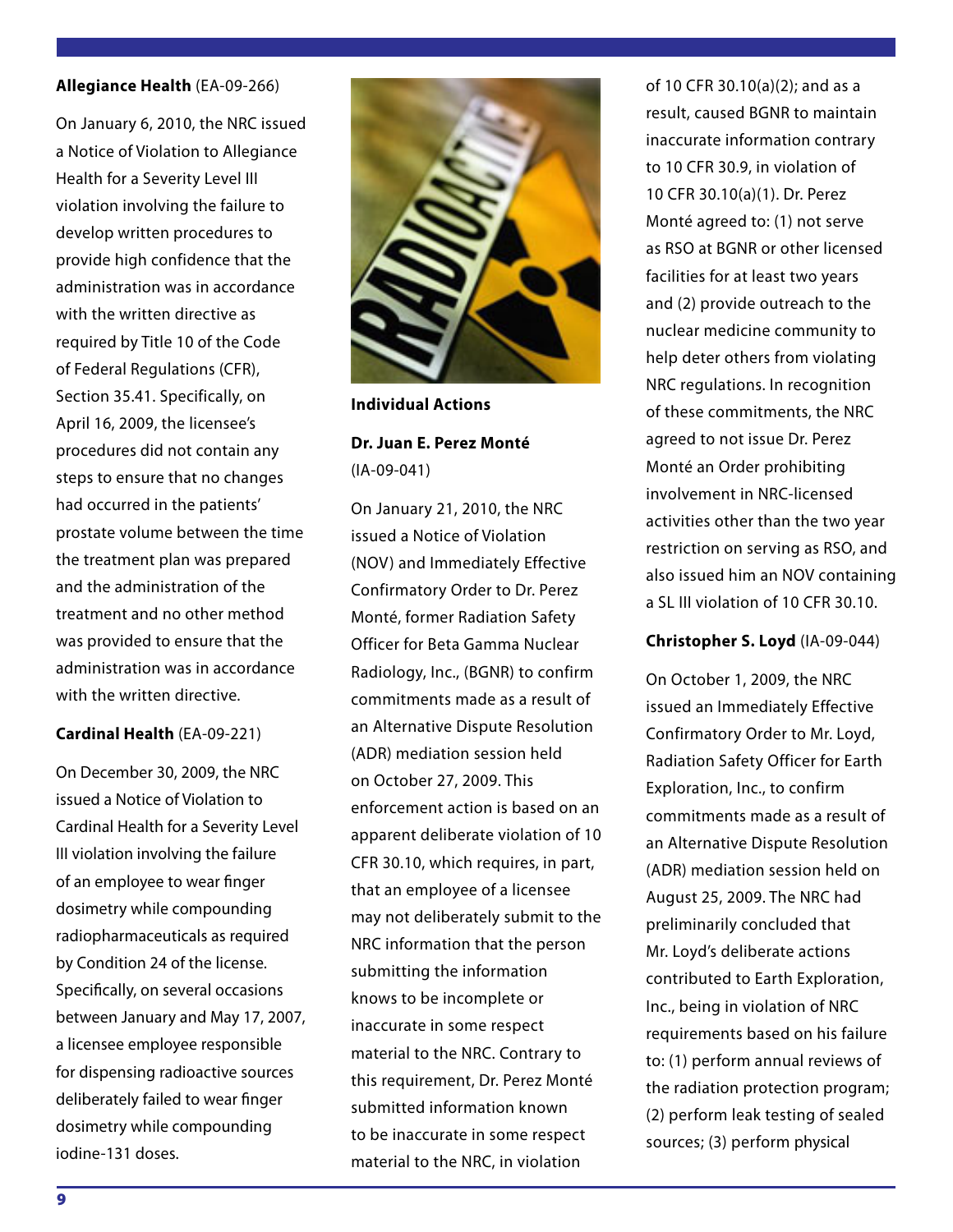inventories every six months of sealed sources; (4) ensure that dosimetry provided to gauge users was processed and evaluated; and (5) ensure compliance with NRC requirements and license conditions as the Radiation Safety Officer. As part of the agreement, Mr. Loyd agreed to take a number of actions including, but not limited to, conducting a "lessons learned" training to address oversight of the radiation safety program, submitting a report describing the radiation safety activities completed every three months for a period of two years to the licensee and NRC, and submitting a plan on how assigned duties will be accomplished and what steps will be taken to ensure that the infrastructure exists for those duties with a long periodicity. In recognition of these and other actions, the NRC agreed to not categorize the violations as deliberate and to not pursue any further enforcement action against Mr. Loyd for these violations.

The NRC's enforcement program can be accessed at http://www.nrc.gov/ about-nrc/regulatory/enforcement/ current.html under Recently Issued Significant Enforcement Actions. Documents related to cases can be accessed through the NRC's Agencywide Document Access and Management System (ADAMS) at http://www.nrc.gov/reading-rm/ adams.html. Help in using ADAMS is available by contacting the NRC

Public Document Room staff at 301-415-4737 or 1-800-397-4209 or by sending an e-mail to PDR. Resource@nrc.gov.

(Contact: Michele Burgess, FSME, 301-415-5868 or e-mail: Michele.Burgess@nrc.gov) 

## **GENERIC COMMUNICATIONS INFORMATION ISSUED**

The following are summaries of NRC generic communications issued by FSME. If any of these documents appears relevant to your needs and you have not received it, please call one of the technical contacts listed below. The Internet address for the NRC library of generic communications is http://www.nrc.gov/reading-rm/ doc-collections/gen-comm.

#### *Bulletins*

None

#### *Generic Letters*

None

#### *Information Notices*

#### None

![](_page_9_Picture_12.jpeg)

#### **REGULATORY ISSUE SUMMARIES (RIS)**

The NRC provides a regulatory issue summary (RIS) as an informational document used to communicate with the nuclear industry on a broad spectrum of matters having generic

applicability. It does not involve a request for action or information unless the request is voluntary.

The NRC issued Regulatory Issue Summary (RIS) 2010-02, **"**The Global Threat Reduction Initiative (GTRI) Federally Funded Voluntary Security Enhancements for High-Risk Radiological Material**"**  on January 21, 2010. The NRC issued this RIS to all U.S. Nuclear Regulatory Commission Materials Licensees authorized to possess IAEA Category 1 or Category 2 quantities of radioactive materials; all Agreement State Radiation Control Program Directors and State Liaison Officers; and members of the Advisory Committee on the Medical Uses of Isotopes.

(Technical Contacts: Ernesto Quinones, FSME, 301-415-0271 or e-mail:

Ernesto.Quinones@nrc.gov; Sarenee Hawkins, FSME, 301-415-7562 or e-mail: Sarenee.Hawkins@nrc.gov; Sattar Lodhi, Region I, 610-337-5364 or e-mail:

Sattar.Lodhi@nrc.gov; Kevin Null, Region III, 630-829-9854 or e-mail: Kevin.Null@nrc.gov; and Roberto Torres, Region IV, 817-860-8189 or e-mail:

Robertoj.Torres@nrc.gov.

(General Contact: Angela R. McIntosh, FSME, 301-415-5030 or e-mail:Angela.McIntosh@nrc.gov)